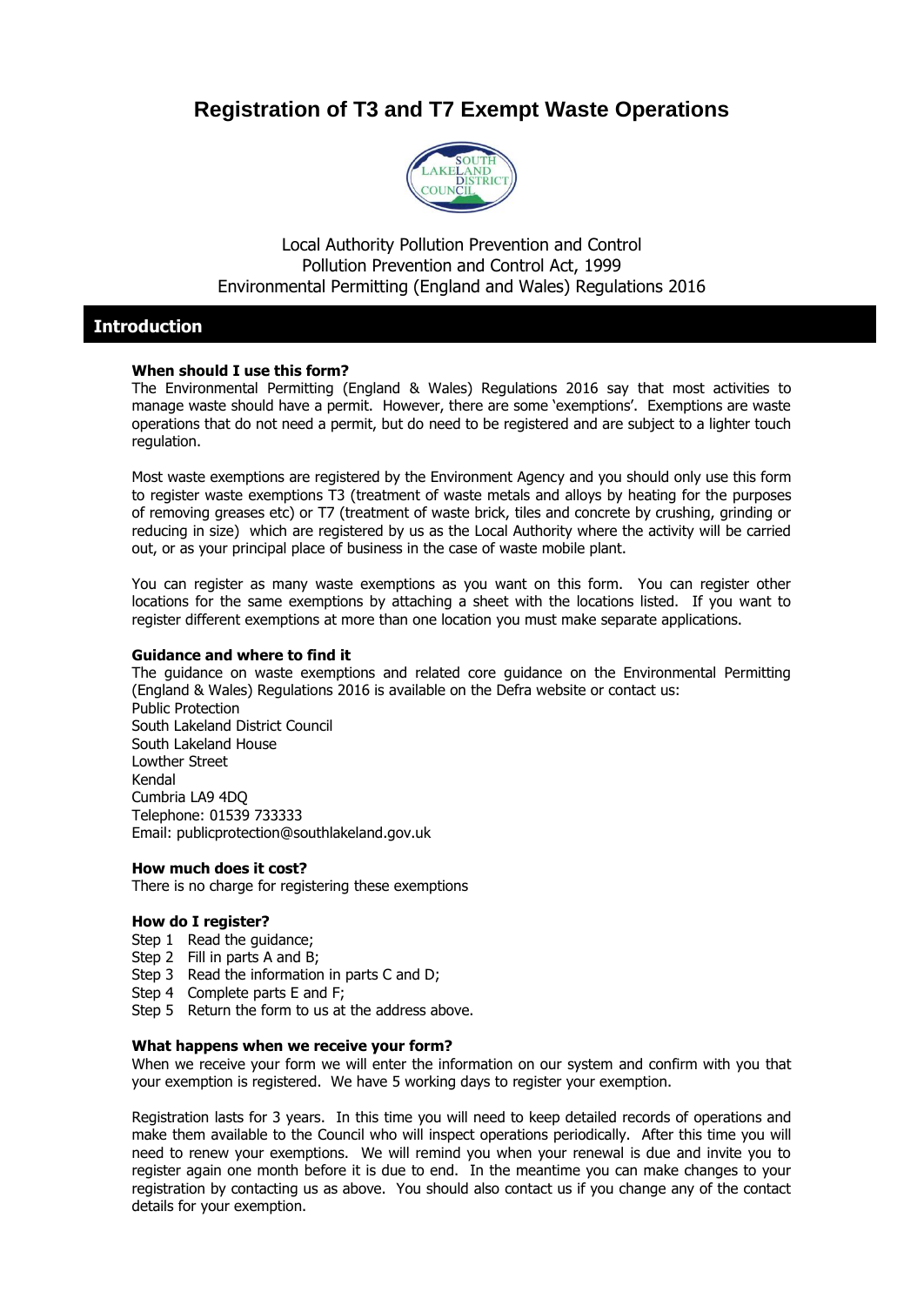| LAPPC exemption form: to be completed by the operator |                   |               |  |  |
|-------------------------------------------------------|-------------------|---------------|--|--|
| For Local Authority use                               |                   |               |  |  |
| Application reference                                 | Officer reference | Date received |  |  |

### **A1 Your organisation**

Please provide the information requested below about your organisation, that is whoever is applying for the exemption and will be responsible for the exempted sites or plant.

### **A1.1 Individual**

| <u> 1989 - Andrea Albert III, politik a postal de la provincia de la provincia de la provincia de la provincia d</u> |
|----------------------------------------------------------------------------------------------------------------------|
|                                                                                                                      |
|                                                                                                                      |
| Postcode                                                                                                             |
|                                                                                                                      |

or

## **A1.2 Company / trading / business / organisation name**

| Registered Office address               |           |  |
|-----------------------------------------|-----------|--|
|                                         |           |  |
|                                         | Postcode: |  |
| Principal Office address (if different) |           |  |
|                                         |           |  |
|                                         | Postcode: |  |
| Company registration number             |           |  |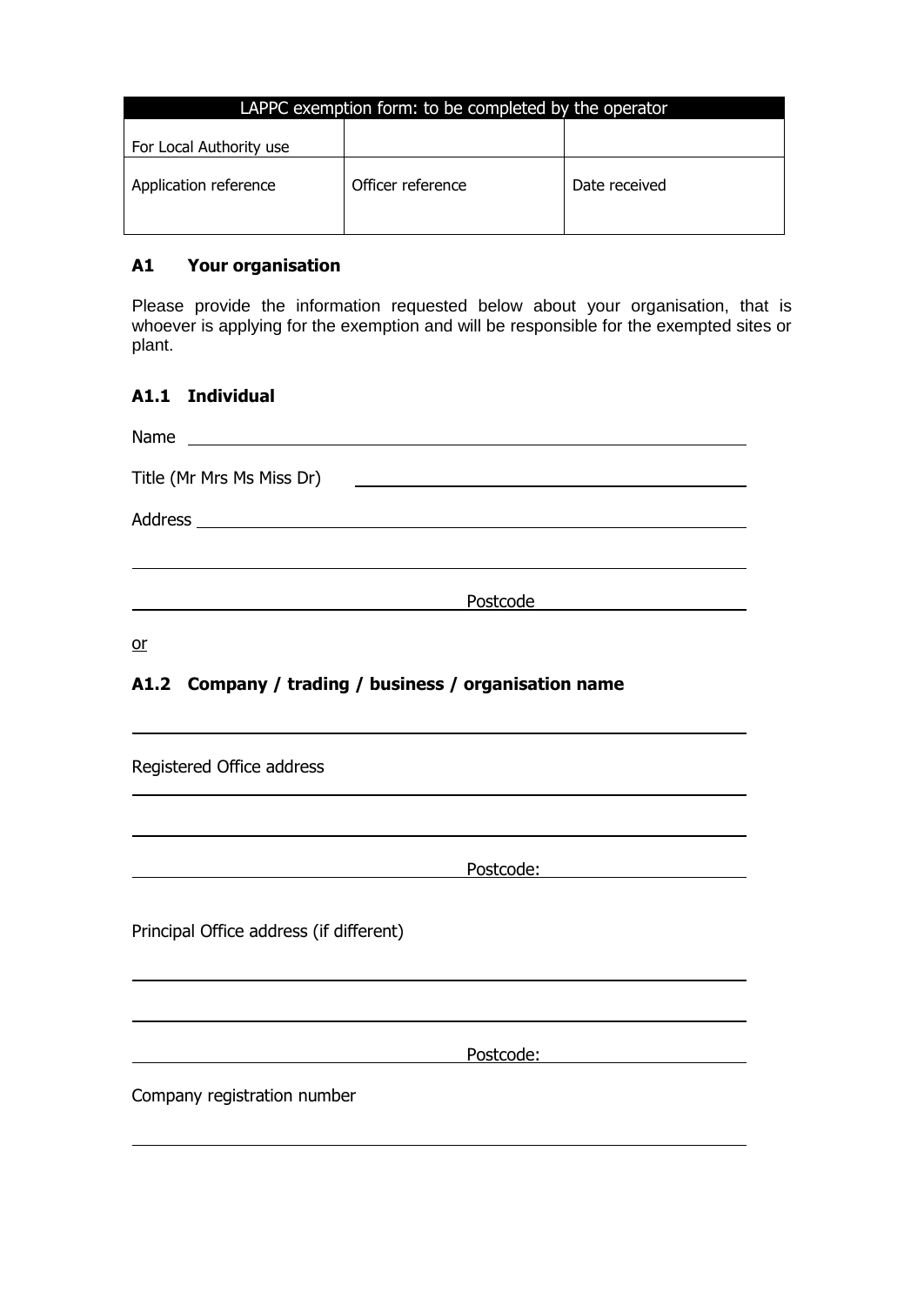### **A2 Who can we contact about exemption?**

You must provide a contact name for the registration. As we will send all correspondence to the contact, please provide full details of the postal and email addresses, phone and fax numbers.

|                  | Title (Mr Mrs Ms Miss Dr)_________                                                                                          |
|------------------|-----------------------------------------------------------------------------------------------------------------------------|
|                  |                                                                                                                             |
|                  |                                                                                                                             |
|                  |                                                                                                                             |
|                  | $Postcode \_\_\_\_\_\_\_\_\_$                                                                                               |
| Telephone number | <u> 1989 - Andrea Station Barbara, amerikan personal personal personal personal personal personal personal personal per</u> |
| Fax number       |                                                                                                                             |
|                  |                                                                                                                             |

### **B1 Exempt operations**

#### **B1.1 Where the operation takes place**

This is the place where the exemptions you tick below will be carried out. You should enter a postal address including postcode. If you do not have this you must provide an accurate 12 digit Ordnance Survey national grid reference. If you are registering an exemption for waste mobile plant please go to question B1.2.

If you want to register more than one location for these exemptions, please attach a separate sheet listing the same information for each extra location.

If you want to register different exemptions at more than one place, please make a separate application.

Address

Postcode <u>de la provincia de la provincia de la pro</u>

Grid reference (if you do not have a postal address):

### **B1.2 Are the exemptions for waste mobile plant\*?**

Yes

ll No

\*Waste mobile plant is defined in Regulation 2(1) of the Environmental Permitting (England & Wales) Regulations 2016 and full information can be found on the Defra website.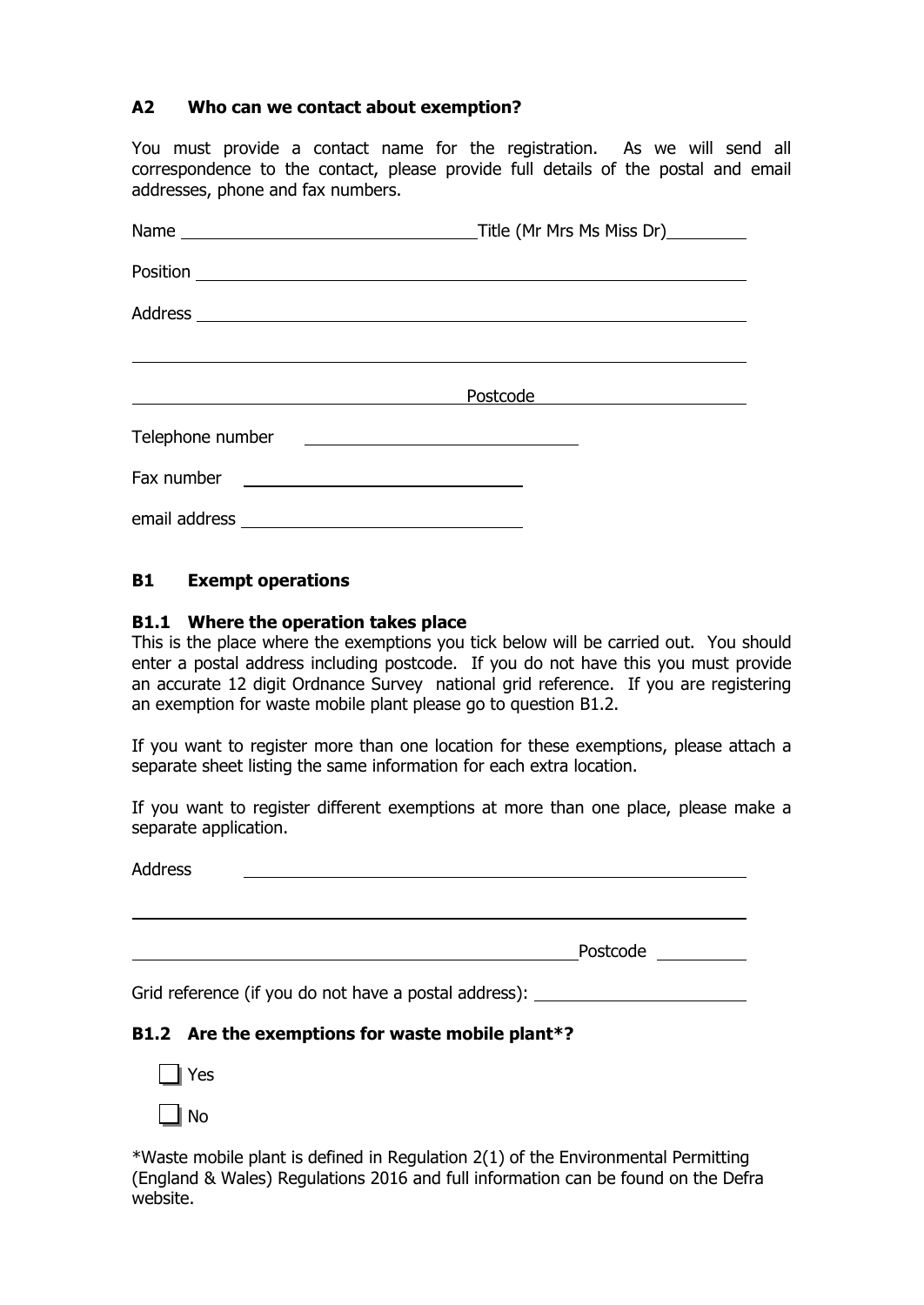You should only register an exemption with us for waste mobile plant if your principal place of business is in the South Lakeland District Council area.

### **B1.3 Details of exempt waste operations**

Please tell us which waste exemption you want to register.

- $T3 \quad \rightarrow \quad$  (Treatment of waste metals and alloys by heating for the purposes of removing greases etc)
- $T7^*$   $\Box$  (Treatment of waste brick, tiles and concrete by crushing, grinding or reducing in size)

\* To register as a T7 exempt waste operation the activity must be determined to be trivial within the meaning of paragraph 6(3) of Part 1 of Schedule 1 of the Environmental Permitting (England & Wales) Regulations 2016 and therefore not require a Part B environmental permit. Guidance on the definition of triviality is avaiable on the Defra website.

The T7 activity must also not process more than 20 tonnes per hour and/or store greater than 200 tonnes of waste material. If you exceed, or are likely to exceed, these quantities then an environmental permit will be required. If South Lakeland is your principal place of business then contact us as shown above so we can discuss permit requirements (a fee applies). Otherwise you will need to contact your home authority.

### **C1 Warning**

You must read this section before ticking the declaration in part F and sending your form to us. You must have the authority of the organisation that will carry out the exempt operation to send us this notice on their behalf.

Ticking the declaration confirms that you have read the guidance, understood and accepted the specific conditions and limits of the exemption and that your operation will keep to them. You will also be confirming that you will carry out your exemptions without putting human health in danger or causing harm to the environment. **If you are registering waste exemptions, this means in particular that you must operate without:**

**a) causing a risk to air, soil, plants or animals;**

- **b) causing a nuisance through noise and odours; and**
- **c) negatively affecting the countryside or places of special interest.**

You may need to have extra controls over and above the one shown in the exemptions to make sure this happens. If the site where you plan to carry out the operation is undeveloped, you should make sure that it will not affect any protected sites such as European Sites or Sites of Special Scientific Interest (SSSI's) or any protected species. It is less likely if your operation is based on, for example, an existing industrial site. However, you should still make some assessment.

More information on protected sites and species is available on the Natural England website at [www.naturalengland.org.uk](http://www.naturalengland.org.uk/)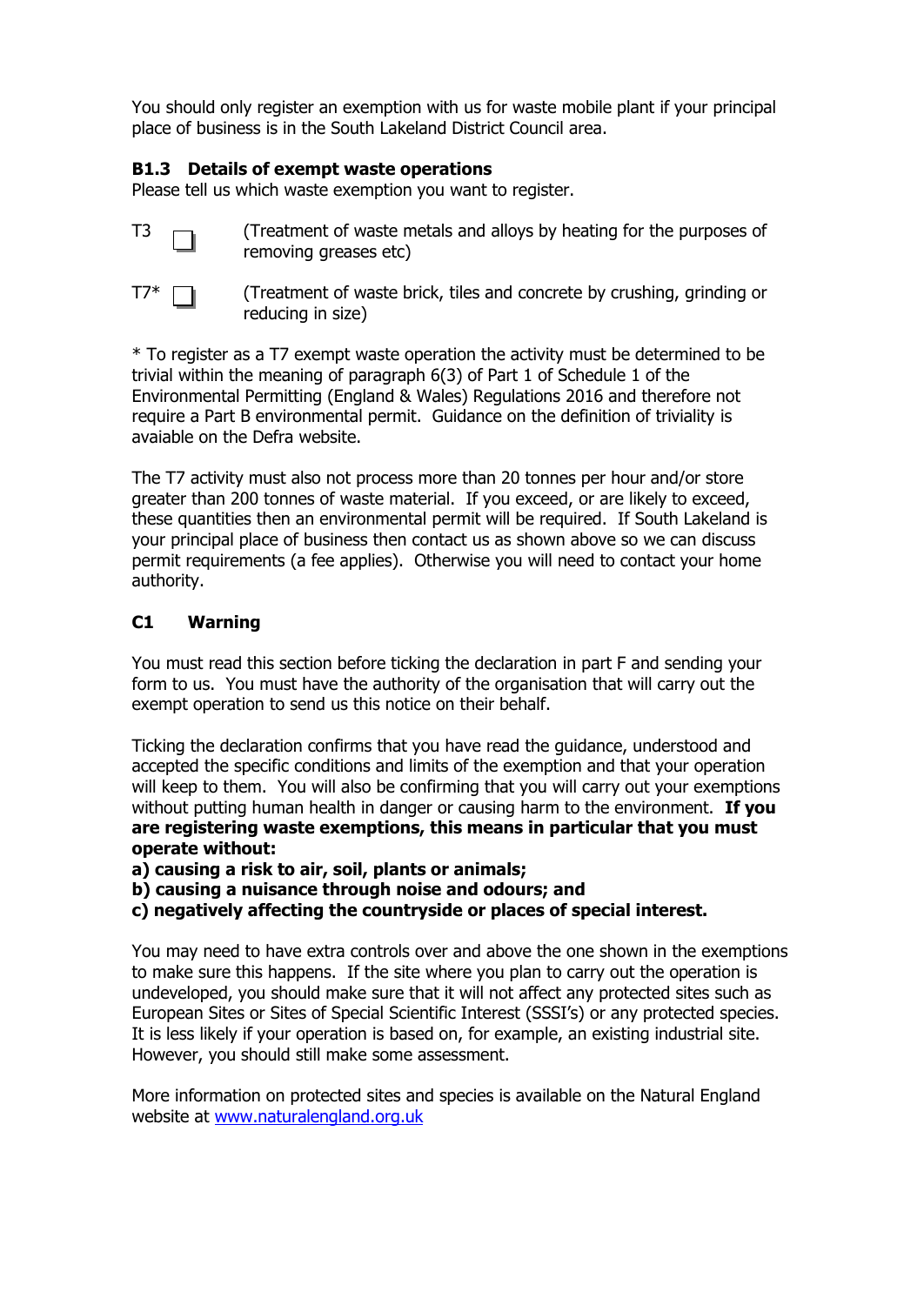## **D1 Data Protection**

The information you give will be used by the Local Authority to process your application. It will be placed on the relevant public register and used to monitor compliance with the permit conditions. We may also use and or disclose any of the information you give us in order to:

- consult with the public, public bodies and other organisations,
- carry out statistical analysis, research and development on environmental issues,
- provide public register information to enquirers,
- make sure you keep to the conditions of your permit and deal with any matters relating to your permit
- investigate possible breaches of environmental law and take any resulting action,
- prevent breaches of environmental law,
- offer you documents or services relating to environmental matters,
- respond to requests for information under the Freedom of Information Act 2000 and the Environmental Information Regulations 2004 (if the Data Protection Act allows)
- assess customer service satisfaction and improve our service.

We may pass on the information to agents/ representatives who we ask to do any of these things on our behalf.

### **E1 Confidentiality**

#### **E1.1 Is there any information in the application that you believe should be kept from the public register on the grounds of national security ?**

| No  |  |
|-----|--|
| Yes |  |

Do not write anything about this information on the form. Please provide full details on separate sheets, plus provide a copy of the application form to the Secretary of State/Welsh Ministers for a Direction on the issue of National Security.

### **F1 Declaration**

Your contact for the application must tick the declaration section. This must be the operator or their agent.

It is an offence under Regulation 38 of the EP Regulations to:

- make a false statement which you know to be false or misleading in a material particular,
- recklessly make a statement which is false or misleading in a material particular.

If you make a false statement

- we may prosecute you, and
- if you are convicted, you are liable to a fine or imprisonment (or both).